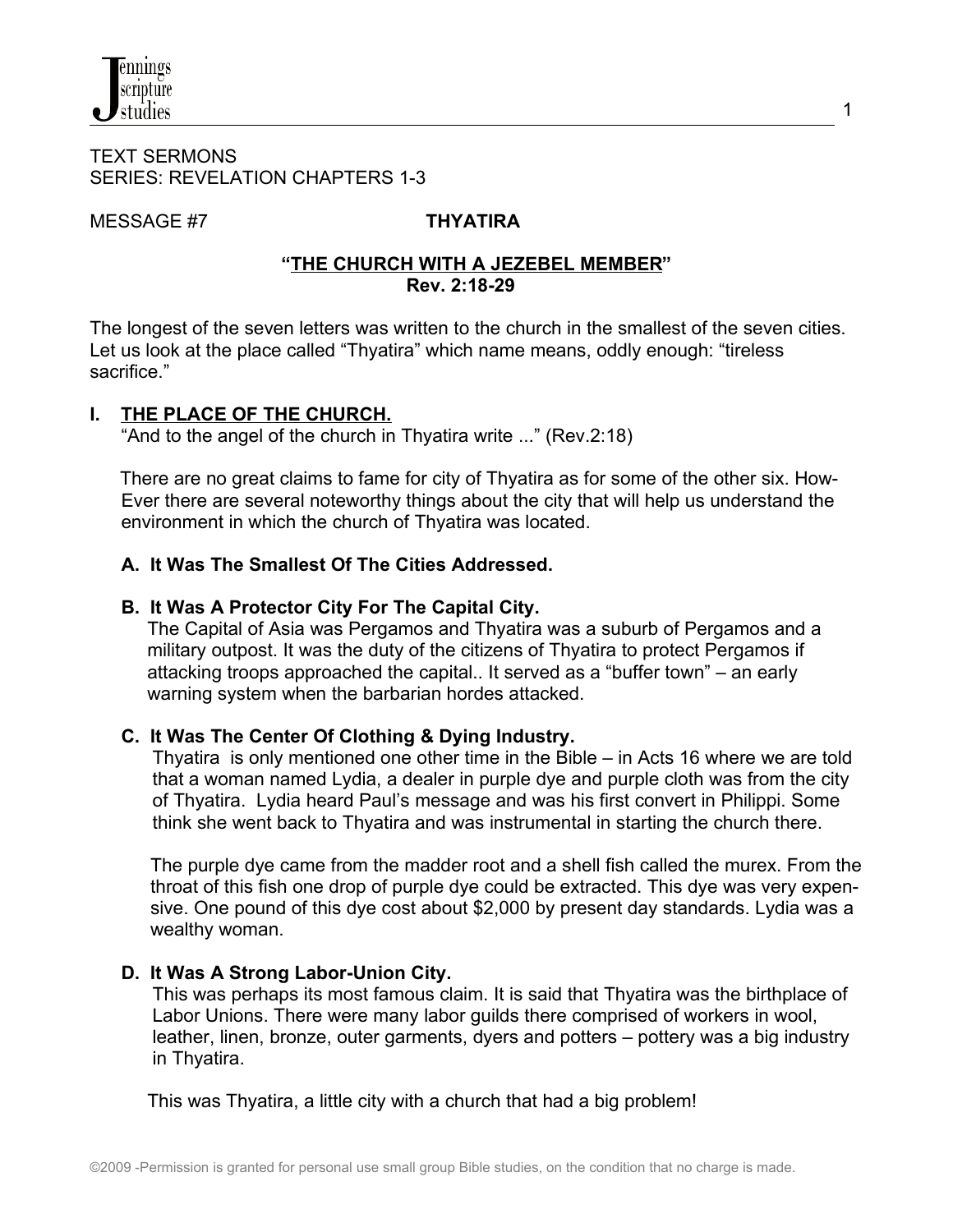

### **II. THE POSTURE OF CHRIST.**

 The posture of the Lord Jesus as He addresses the Thyatira church is a most severe one. **A. "These things says the Son of God."** (Rev.2:18)

 This is the only church to which Jesus introduced Himself as "the son of God." He is approaching this church as the Head of His church – the sovereign Lord and Judge.

#### **B. "who has eyes like a flame of fire"**

 The "eyes like a flame of fire" speak of two things: (1) The Lord's anger and (2) His penetrating and piercing insight.

 **Illust.** This reminds me of a farmer who was having trouble with couples who were using his secluded, private property for their romantic trysts at night. All efforts to keep these couples off his land were unsuccessful until he put up an illuminated sign. There was a picture of an eye, and underneath was written, "God sees all that you do." From that point on there was no more parking! And sparking on his property.

Those searching, penetrating eyes of the Son of God saw sin in the Thyatira church!

#### **C. "and His feet like fine brass."**

 In Rev.1:14,15 John saw Jesus on Patmos as One whose eyes were "like a flame of fire and feet were like fine brass". Brass is a symbol that the Bible uses for judgment. For the situation that The Lord found in Thyatira there was nothing but judgment.

 A posture like this would certainly be unsettling! This is the most severe, searching and terrible aspect of any that the Lord Jesus assumes as He addresses these seven churches.

#### **III. THE PRAISE OF CHRIST.**

"I know your works, love, service, faith, and your patience; and as for your works, the last are more than the first...." (Rev.2:19-20) Look at the praise points:

#### **A. "I know your works** ..."

 Some of the believers in Thyatira were faithfully serving the Lord no matter what difficulties they faced.

#### **B. "Love."**

 The Christ of The Candlesticks criticized the church in Ephesus for their lack of love; here He commends Thyatira for their love.

#### **C. "Service."**

 The Greek word for service, "diakonian", actually means ministry. There was ministry being carried our by some even though some others were involved in mischief.

#### **D. "faith."**

 The core of genuine Christians in Thyatira were operating on the faith principle even though there were those who were, as we shall see, operating on the flesh principle.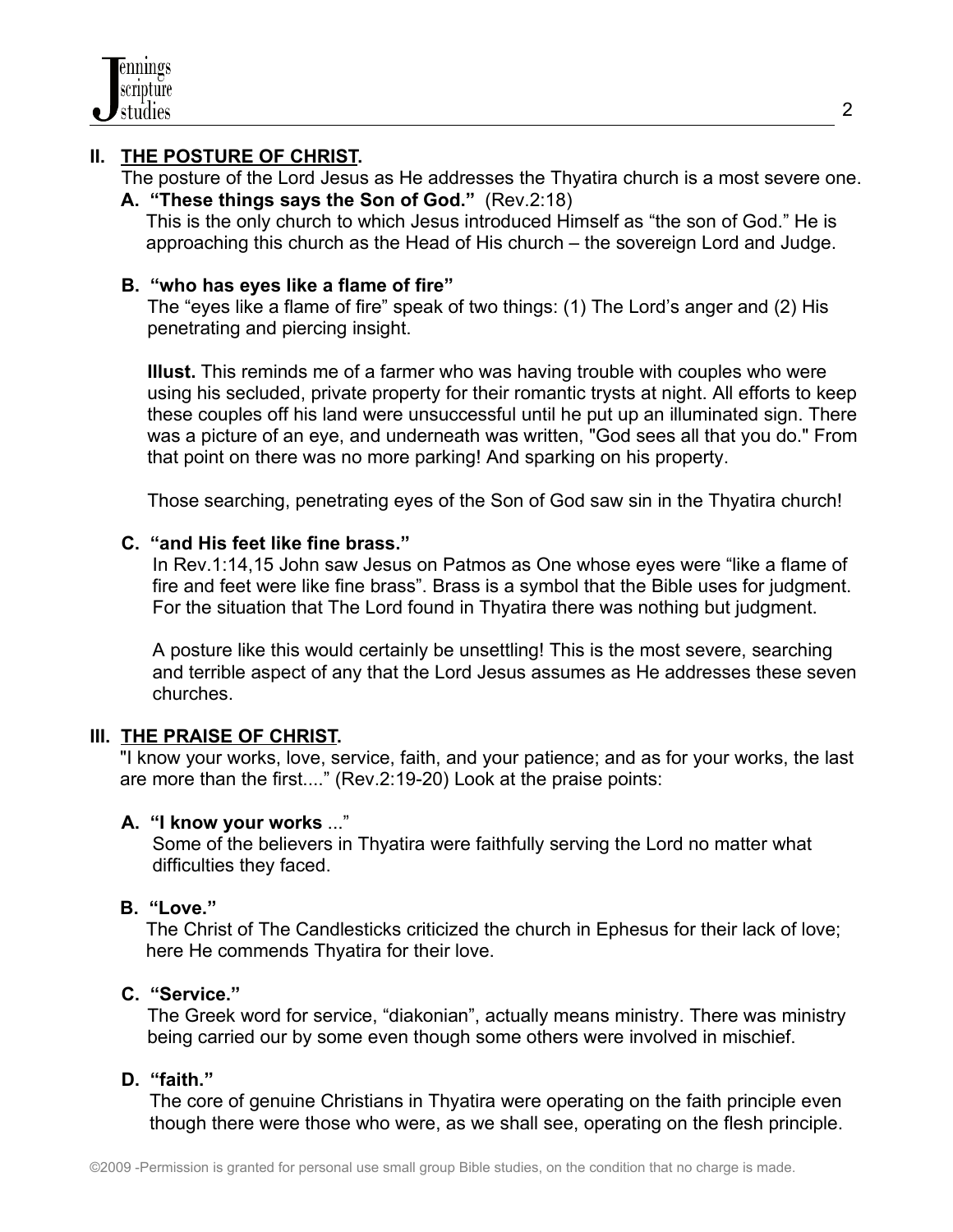

Isn't that the way it is in most churches today?

#### **E. "and your patience."**

 They were patiently working, loving and serving in faith. Patience is peace under pressure. Remember, "Tribulation works patience." G. Campbell Morgan said, "Patience is the capacity for being still when all around is tempest tossed."

### **F. "and as for your works, the last are more than the first."**

 In other words, they were increasing in their ministry. No other church among the seven had so many different words of commendation as the church in Thyatira.

What a church! Jesus commends them on six points. This church, at first glance, looks like an excellent model. However, it is very odd that a church with so many virtues could be the breeding ground for so many vices. Let us look at the problem Jesus addresses in the church.

## **IV. THE PROBLEM IN THE CHURCH.**

"Nevertheless I have a few things against you." (Rev 2:20)

 The excellencies in the church were overshadowed by the evil in the church. Thyatira had two sources of problems – like churches today. One source was from outside the church, the other from inside the church.

 The problem from outside the church in Thyatira was this: the trade unions, unlike those today, were connected to the heathen temples where false gods were worshiped, where drunken revelry and prostitution was rampant. The Trade Union meetings were held in the temple of the god that that Trade Union had adopted. The meetings began with a sacrifice to that god, asking his blessing upon their trade. Chuck Swindoll writes: "Each guild had its own patron deity, feasts, and festivities that included sexual revelries." It was not possible for Christians to be part of such a movement and consequently, Christians were denied employment.

 But the greatest hindrance to the church in Thyatira was not one from outside the church. The second, and a far greater hindrance, was inside the church! Here is what Jesus said:

#### **A. "you allow that woman Jezebel...."**

 A traitor in the camp is a greater threat than one outside the camp. We do not know her actual name but Jesus likened her to the evil woman Jezebel in the Old Testament. Of all the women mentioned in the Bible none was more deceptive, daring, dangerous and destructive than Jezebel.

 In 1 Kings we learn that Ahab married Jezebel. Ahab was the king of Israel when he married Jezebel daughter of Ethbaal king of the Sidonians, and began to serve Baal and worship him. Ahab set up an altar for Baal in the temple of Baal that he built in Samaria. This angered God and He punished both Ahab and Jezebel. The Old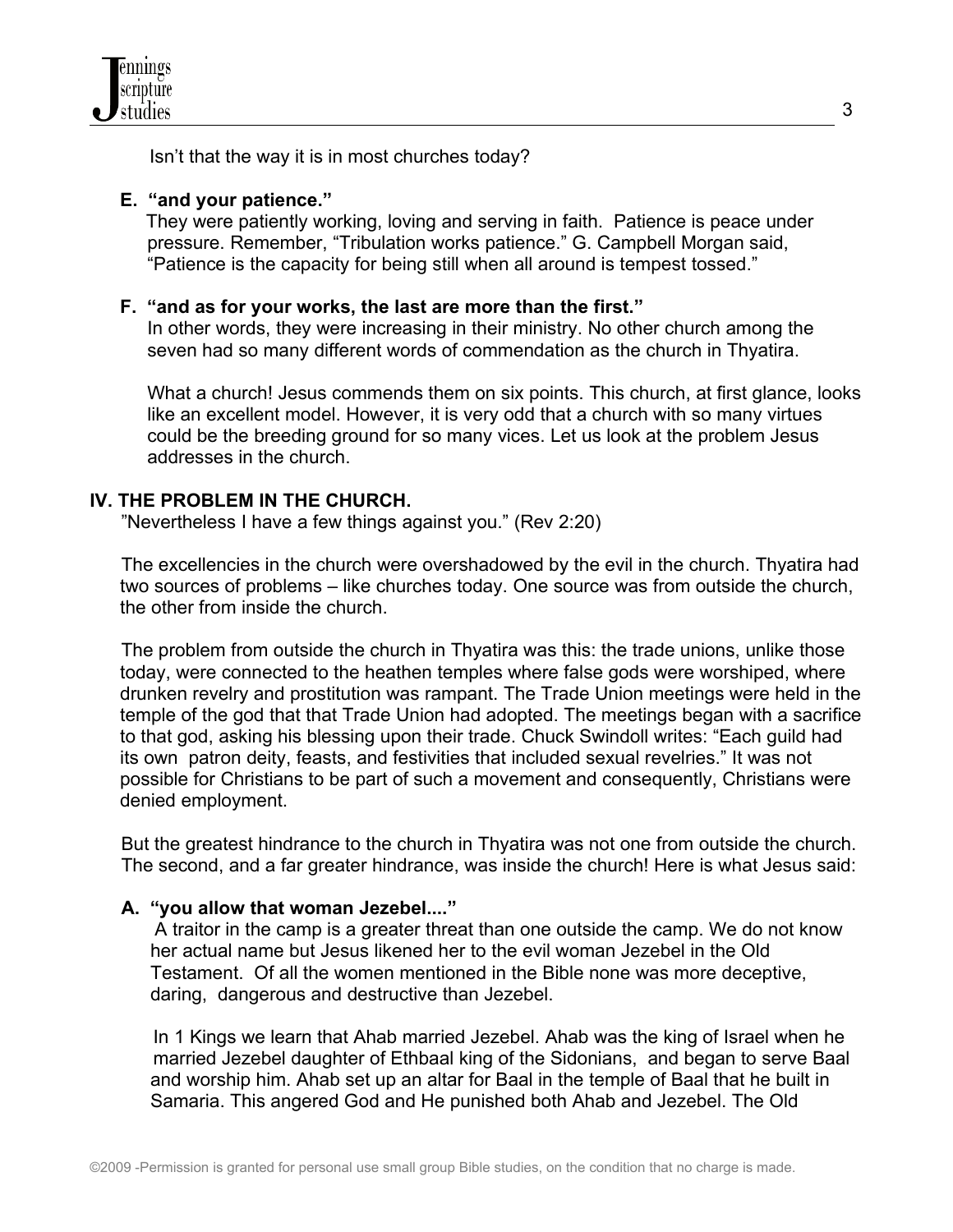Testament Jezebel became canine cuisine! You can read all about it in 1st and 2nd Kings.

 Just as Jezebel influenced Ahab to sin against God, this woman in the church of Thyatira was influencing some members of the church. By her teachings she misleads many into sexual immorality. She was a self-appointed spiritual "guru".

 This New Testament Jezebel of Thyatira was a clever, persuasive woman who claimed to understand the will of God. Many accepted her as a prophetess. Like her Old Testament counterpart, she enticed believers to lower their standards and, in so doing, to forsake loyalty to God. She may have been a pawn of the trade guilds to persuade Christians to accommodate and participate in idolatry.

You remember that there was a betrayer, Judas, among the Apostles; There were liars, Ananias & Sapphira, in the church in Jerusalem; there was a deserter, Demas, on the ministry team of Paul; there were the Balaamites and the Nicolaitans in the church in Pergamos; there was an immoral, Jezebel-like, woman in the church in Thyatira, and the devil wants a foothold in every true church of Jesus Christ! We must ever be vigilant.

#### **B. "you allow..."**

 The 3 oldest manuscripts have: "You let alone"; "permit" or "tolerate". Here was a person in the church whose doctrines and deeds were undermining the cause of Christ and the tolerant members did nothing about it! Note: she was a self-styled teacher – Jesus said she, "calls herself a prophetess." Spiritual leadership should have dealt with the problem.

 Charles Spurgeon wrote: "The Lord is most jealous of the purity of his church, and those who enter her midst and teach lasciviousness must expect condign punishment. No church ought to endure such, but should cast them out at once." (Spurgeon's Devotional Bible)

**C. "You allow her to teach and seduce My servants to commit sexual immorality and eat things sacrificed to idols."**

The Greek word used here for "sexual immorality" is "proneuo". This is the word from which we get the word pornography. "Proneuo" means to engage in unlawful lust or sex.

 Isn't it amazing? We are facing this matter in churches today. Jesus' letters to the 7 churches are needed just as much today as they were back in the  $1<sup>st</sup>$  century! Toleration is dangerous and so some things are just not negotiable. The correct biblical balance is that we love the Lord enough to hate evil! What was Jesus pres cription for the problems in Thyatira?

#### **V. THE PRESCRIPTION FOR THE CHURCH.**

There are three parts to Jesus' prescription: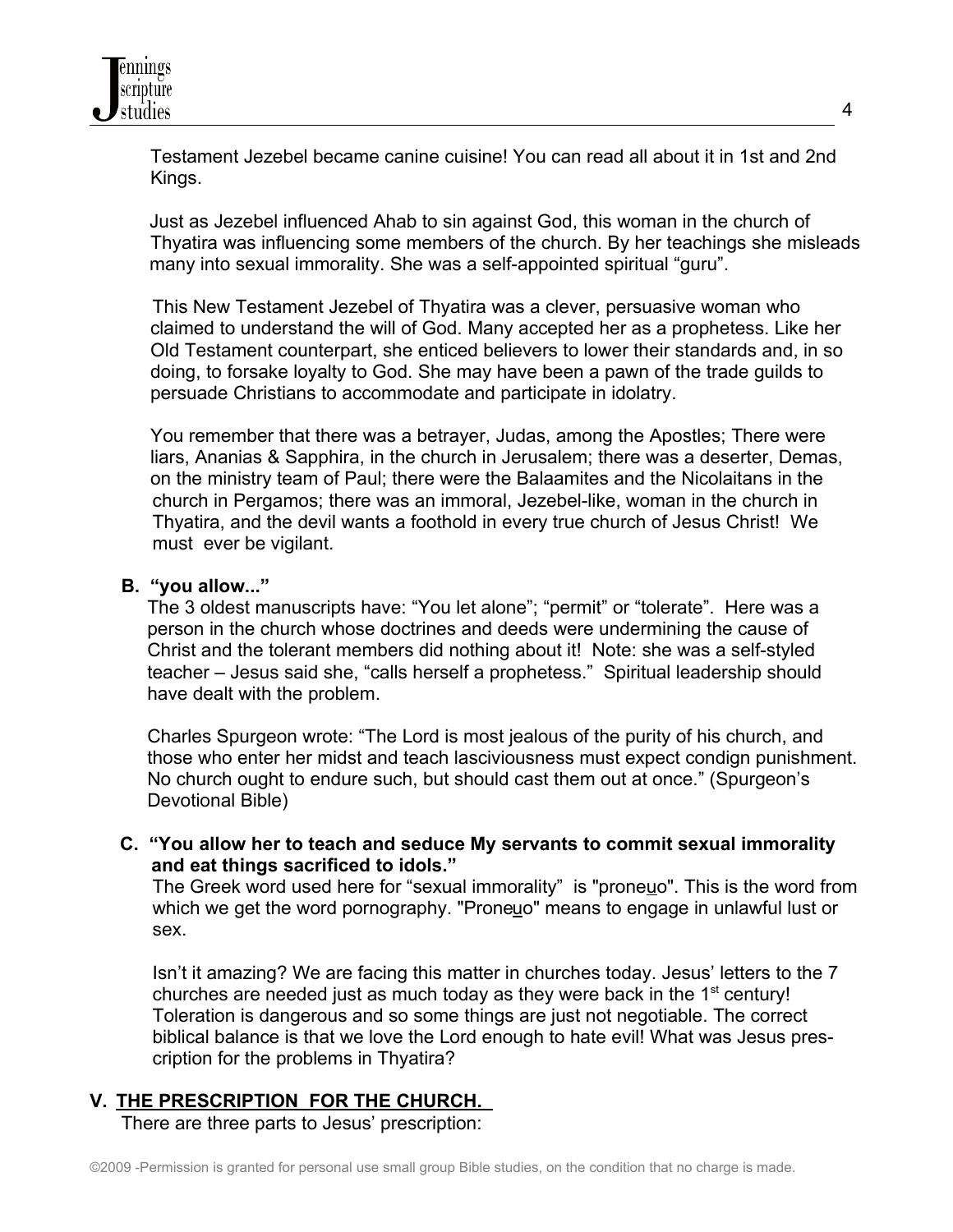## **A. First, Repentance.**

 "And I gave her time to repent of her sexual immorality, and she did not repent". (Rev.2:21) This Jezebel-like woman could never say she was treated unfairly. Jesus said that He gave her "space to repent" but she refused.

 Prov. 29:1says, "He who is often rebuked, and hardens his neck, will suddenly be destroyed, and that without remedy."

## **B. Second, Retribution.**

 "Indeed I will cast her into a sickbed, and those who commit adultery with her into great tribulation, unless they repent of their deeds. I will kill her children with death, and all the churches shall know that I am He who searches the minds and hearts. And I will give to each of you according to your works." (Rev.2:22-23)

 There is a doctrine called the doctrine of retribution. Retribution is: "The act of receiving what one deserves." It usually refers to punishment for doing evil. II Chron. 6:23 speaks of "bringing retribution on the wicked." The principle of retribution is found often in the Bible; it is indicated by words such as wrath, vengeance, punishment, judgment, and hell. Retribution is the judgment of a holy God upon sin.

 Romans 2 is full of the doctrine of retribution. The apostle Paul, comes very near to using the word itself, and gives a good description of it. He speaks of "the day of wrath And revelation of the righteous judgment of God, who will render to every man according to his works."

 This Jezebel in Thyatira was promised retribution by the Lord Jesus. The Old Testament Jezebel experienced retribution – she was cast out of an upper floor of the palace and was eaten by the dogs.(She literally "went to the dogs"!) This New Testament Jezebel was to be "cast into a bed of suffering ...." That's retribution. What does Heb 10:31 say? "It is a fearful thing to fall into the hands of the living God."

# **VI. THE PROMISE TO THE CHURCH.**

 Just as there are three parts to Jesus' prescription for the church, so there are three promises to the church:

## **A. Promise # One, Relief.**

 "Now to you I say, and to the rest in Thyatira, as many as do not have this doctrine, who have not known the depths of Satan, as they say, I will put on you no other burden." (Rev.2:24-25)

Relief to those who were not involved in sin – no other burden – what a relief!

# **B. Promise # Two, Return.**

"But hold fast what you have till I come." (Rev.2:25) Not everyone in the Church in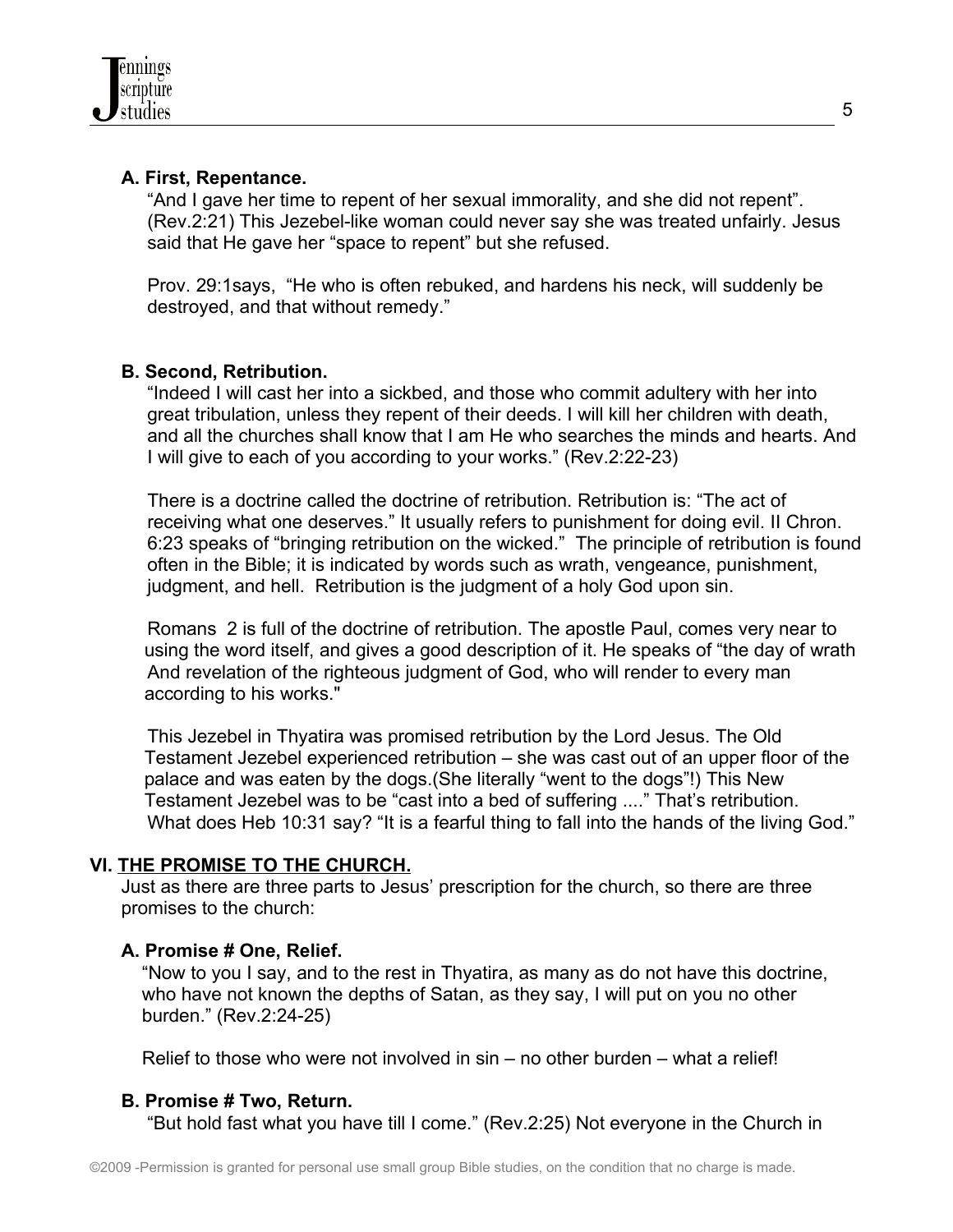

 Thyatira was unfaithful to the Lord and he had a special word for them – "hold on" – persevere.

 **Illust.** Lord Baden-Powell, founder of the Boy Scout movement used to describe "faithfulness" as: "to keep on, keeping on." Keep on holding on! How long? \*Hold fast till I come."

The old hymn, "Hold The Fort" had these encouraging words:

 "See the mighty hosts advancing, Satan leading on; Mighty men around us falling, Courage almost gone!

 'Hold the fort, for I am coming', Jesus signals still. Wave the answer back to Heaven. 'By Thy grace we will!'"

#### **C. Promise # Three, Rewards.**

 "And he who overcomes, and keeps My works until the end, to him I will give power over the nations -*' He shall rule them with a rod of iron, They shall be dashed to*

#### *pieces*

 *like the potter's vessels'* as I also have received from My Father; and I will give him the morning star." (Rev. 2:26-27) There are two promises here:

1. *We will share Christ's Government.*

 "To him I will give power over the nations" - This is a quotation from Psalm 2:8-9, "Ask of Me, and I will give You The nations for Your inheritance, And the ends the earth for Your possession. You shall break them with a rod of iron; You shall dash them to pieces like a potter's vessel.' " We shall rule and reign with Jesus Christ!

2. *We will share in Christ's glory.*

 "And I will give him the morning star. (Rev.2:28) What does He mean? Scripture is its own commentary.: "I am the bright and morning star." (Rev.22:16) What does He mean? He means that he will give us Himself!

 The morning star follows the darkness of night ...so we Christians can look forward to the dawn of a new day..... in a place where there is no night. Think of it: for all eternity sharing the glow of His glory. What a promise – what a prospect!

#### **CONCLUSION**

As we conclude this message, I call attention to the words: "He who overcomes" in verse 26. The Lord speaks of the overcomer at the end of each letter. Those who teach that the